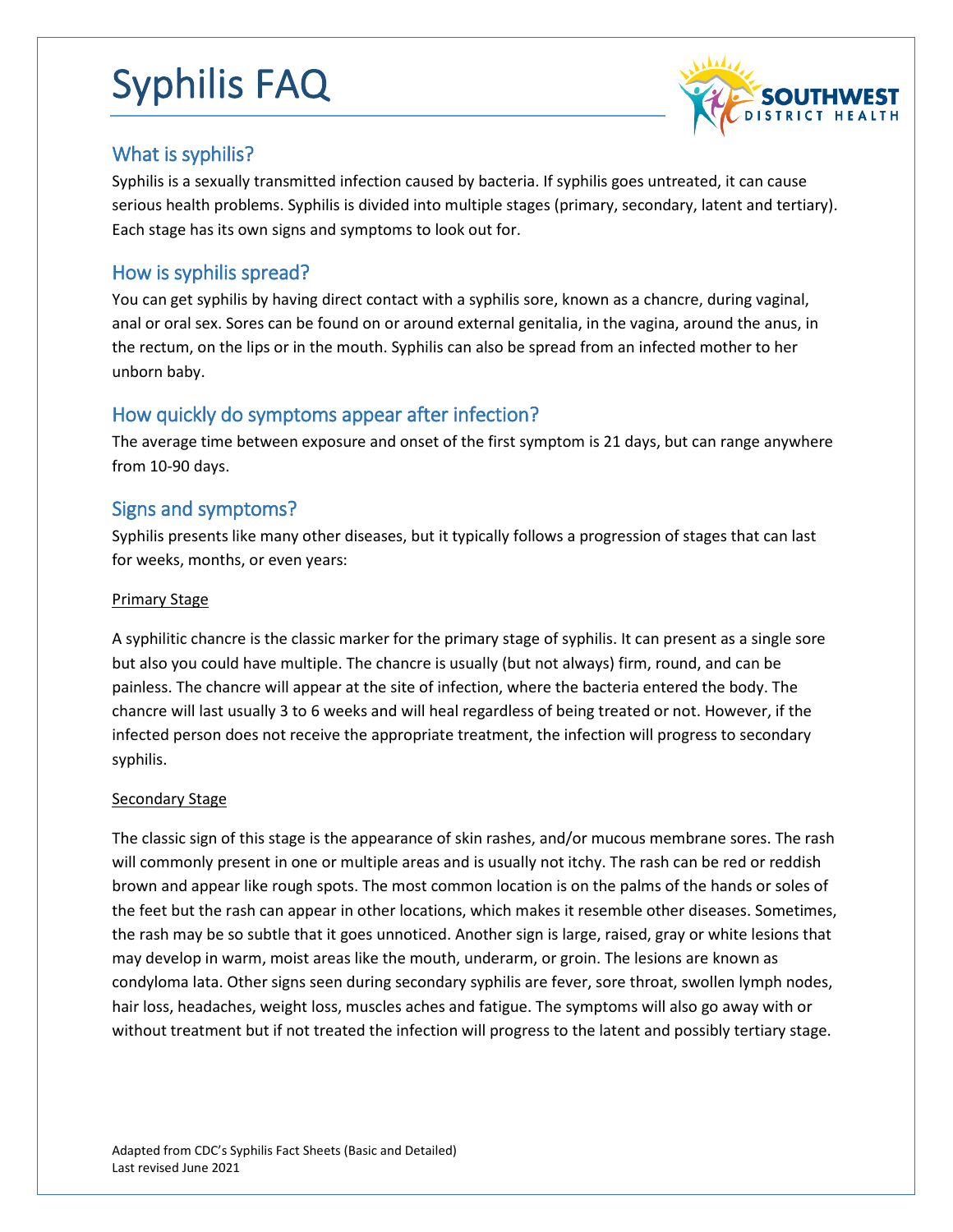

#### Latent Stage

During this stage, there are no visible symptoms but the individual is still infected with syphilis and needs treatment to prevent the transition to the tertiary stage. Note: Latent syphilis can last for years before progressing to the tertiary stage.

#### Tertiary Stage

This stage is rare and develops because of untreated syphilis infections and appearing usually 10-30 years after the infection was acquired. This stage can affect multiple organ systems (brain, nerves, eyes, heart, blood vessels, liver, bones, and joints) and can be fatal.

#### Neurosyphilis and Ocular Syphilis

Syphilis can invade the nervous system at any stage of the infection, this I known as neurosyphilis. Symptoms include headaches, altered behavior, difficulty coordinating movements, paralysis, sensory deficits and dementia.

Ocular syphilis also can occur at any stage and can affect any eye structure but the most commonly affected are the posterior uveitis and the panuveitis. Symptoms include vision changes, flashes of light, decrease visual acuity and permanent blindness.

# How can I reduce my risk of getting syphilis?

The only way to avoid STI's is to not have vaginal, anal or oral sex.

If you are sexually active, you can do the following to reduce your chances of getting syphilis:

- Being in a long-term monogamous relationship with a partner that has been tested and does not have syphilis.
- Using latex condoms properly every time you have sex. Condoms prevent transmission by preventing contact with the syphilitic sore. Sometimes the sore is in a location not covered by the condom and contact with these sores can still transmit syphilis.

# Am I at risk for syphilis?

Anyone who is sexually active can get syphilis through unprotected vaginal, anal and oral sex.

- Pregnant women should be tested for syphilis at their first prenatal visit.
- You should get tested regularly if you are sexually active and
	- o Are a man who has sex with men
	- o Are living with HIV and are sexually active
	- o Are taking PREP for HIV prevention
	- o Have had sex with someone known to have tested positive for syphilis
	- o Have anonymous sex partners
	- o Have multiple sex partners
	- o Have had a past STI and are sexually active
	- o Have sex while intoxicated or high

Adapted from CDC's Syphilis Fact Sheets (Basic and Detailed) Last revised June 2021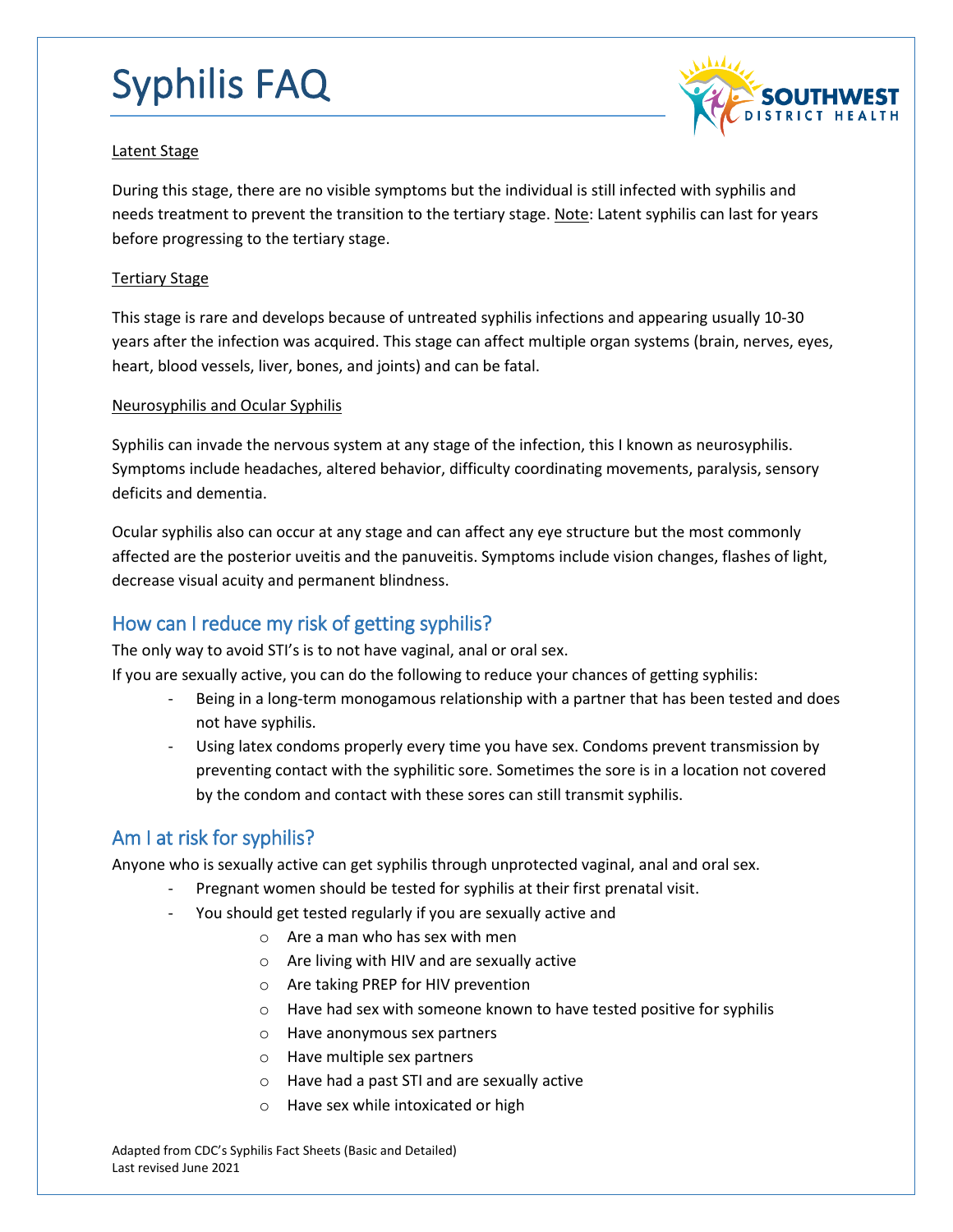

# Syphilis and Pregnancy?

If you are pregnant and have syphilis, you can spread the infection to your unborn baby. Having syphilis can lead to babies with a low birth weight, having a premature delivery or having a stillborn baby. To protect your baby, you should be tested for syphilis at least once during your pregnancy and be treated immediately if you test positive.

If a baby is born with syphilis, they may not show any signs or symptoms initially but if they are not treated immediately, the baby may develop serious problems within a few weeks. Health problems like cataracts, deafness, seizures and death can occur if a baby with syphilis is not treated.

# How to know if I have syphilis?

A blood test is the most common way to test for syphilis. Sometimes a provider may diagnose syphilis by testing the fluid in the syphilis sore or rash.

### Can syphilis be treated?

Yes, syphilis can be treated and cured with the use of the right antibiotics from your health care provider. The antibiotic known for being most effective is Benzathine Penicillin given intramuscularly. The stage of your infection will determine how many doses you will receive.

Persons who receive treatment for syphilis must abstain from sex with new partners until the syphilis sore is completely healed. Person with syphilis should notify their sex partners so that they can be tested and treated if necessary.

# I have been treated. Can I get syphilis again?

Having syphilis once does not protect you from getting it again. Even if you have been successfully treated, you are still at risk of being re-infected. Follow-up testing with your provider is recommended to make sure that your treatment was successful and that re-infection has not occurred. This follow-up testing is recommended to be done around 6 months after your last dose of treatment.

A sore on your partner may not always be obvious as they can be hidden in the vagina, anus, under the foreskin of the penis, or in the mouth. Unless you know your sex partner(s) has been tested and treated, you may be at risk of getting syphilis again from an infected partner.